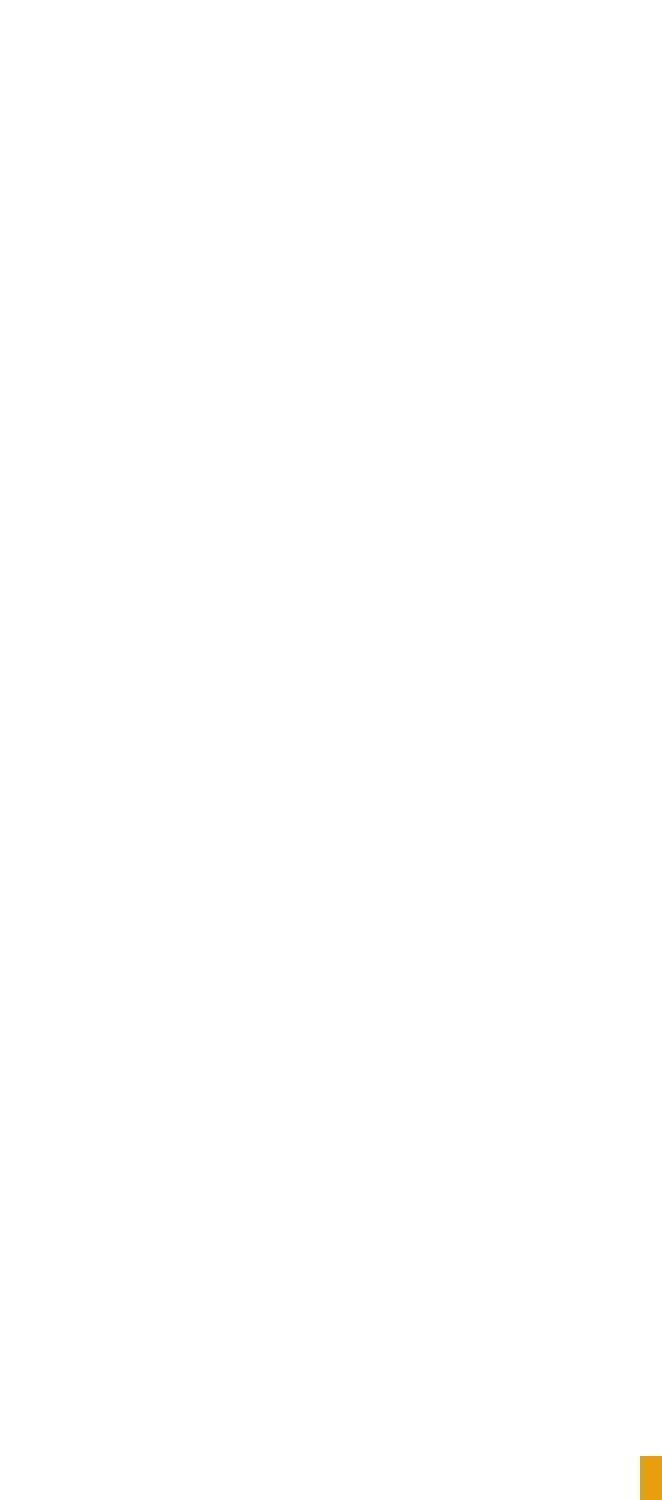### **INTRODUCTION** WHO IS A LAW ENFORCEMENT OFFICIAL?<br>INTRODUCTION

Hospitals and health systems are responsible for protecting the privacy and confidentiality of their patients and patient information. The Health Insurance Portability and Accountability Act of 1996 (HIPAA) regulations established national privacy standards for health care information. HIPAA prohibits the release of information without authorization from the patient except in the specific situations identified in the regulations. This document is based on the HIPAA medical privacy regulations and provides overall guidance for the release of patient information to law enforcement and pursuant to an administrative subpoena.

THIS INFORMATION IS PROVIDED ONLY AS A GUIDE-LINE. CONSULT WITH LEGAL COUNSEL BEFORE FINALIZING ANY POLICY ON THE RELEASE OF PATIENT INFORMATION. ALSO, BE AWARE THAT HEALTH CARE FACILITIES MUST COMPLY WITH STATE PRIVACY LAWS AS WELL AS HIPAA. CONTACT YOUR LEGAL COUNSEL OR YOUR STATE HOSPITAL ASSOCIA-TION FOR FURTHER INFORMATION ABOUT THE APPLICATION OF STATE AND FEDERAL MEDICAL PRI-VACY LAWS TO THE RELEASE OF PATIENT INFORMA-TION.

#### **WHO IS A LAW ENFORCEMENT OFFICIAL?**

The HIPAA privacy rule defines a law enforcement official as an officer or employee of any agency or authority of the United States, or a State, territory, political subdivision, or Indian tribe who is empowered to (1) investigate or conduct an official inquiry into a potential violation of law; or (2) prosecute or otherwise conduct a criminal, civil, or administrative proceeding arising from an alleged violation of law.

#### **HOW DO I KNOW THAT AN INDIVIDUAL IS A LAW ENFORCEMENT OFFICIAL?**

Hospitals should have verification procedures that employees follow to determine if an individual is a law enforcement official. For example, hospitals could require that individuals identifying themselves as members of law enforcement must show their badge or other law enforcement identification to security. If the law enforcement officer contacts the hospital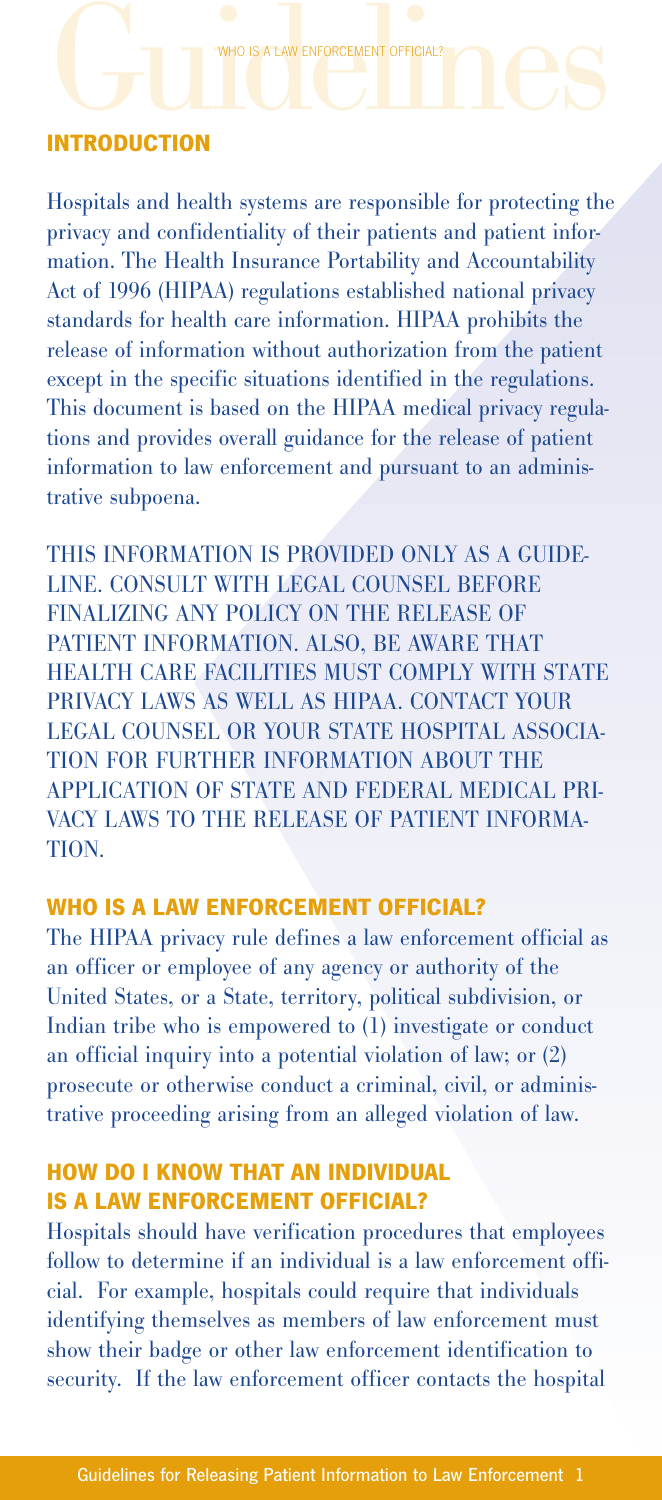WHEN MAY A HOSPITAL DISCLOSE INFORMATION TO A LAW ENFORCEMENT OFFICIAL?<br>by phone rather than in person, the hospital may need different procedures to verify that the requestor is an officer (e.g., a call-back process through publicly listed agency phone numbers or fax requests on letterhead). Each hospital should establish its own procedures to verify whether an individual qualifies as a law enforcement official for purposes of these disclosures under the HIPAA privacy rule.

#### **WHEN MAY A HOSPITAL DISCLOSE INFORMATION TO A LAW ENFORCEMENT OFFICIAL?**

The privacy regulation allows covered entities, including hospitals, to disclose protected health information to law enforcement officials only for certain limited purposes without patient authorization. In some cases, the law enforcement official must initiate the request for information and, in other cases, the hospital may report information without a law enforcement request. Below, we outline permissible disclosures to a law enforcement officer (1) when the officer initiates the request and (2) when the hospital initiates the disclosure.

#### **Requests by Law Enforcement Officer**

Court-Ordered Subpoenas, Warrants, or Summonses. A hospital may release patient information in response to a warrant or subpoena issued or ordered by a court or a summons issued by a judicial officer. The hospital may disclose only that information specifically described in the subpoena, warrant, or summons. Hospitals should establish procedures for helping their employees determine whether a document labeled "subpoena," "warrant" or "summons" has been issued by a court or judicial officer.

#### Grand Jury Subpoenas.

A hospital also may disclose patient information in response to a subpoena issued by a grand jury. Only information specifically described in the subpoena may be disclosed.

#### Administrative Requests, Subpoenas, or Summonses.

An administrative request, subpoena, or summons is one that is issued by a federal or state agency or law enforcement official, rather than a court of law (for example, a subpoena issued by the attorney general). If a hospital receives an administrative request, subpoena, or summons, a civil or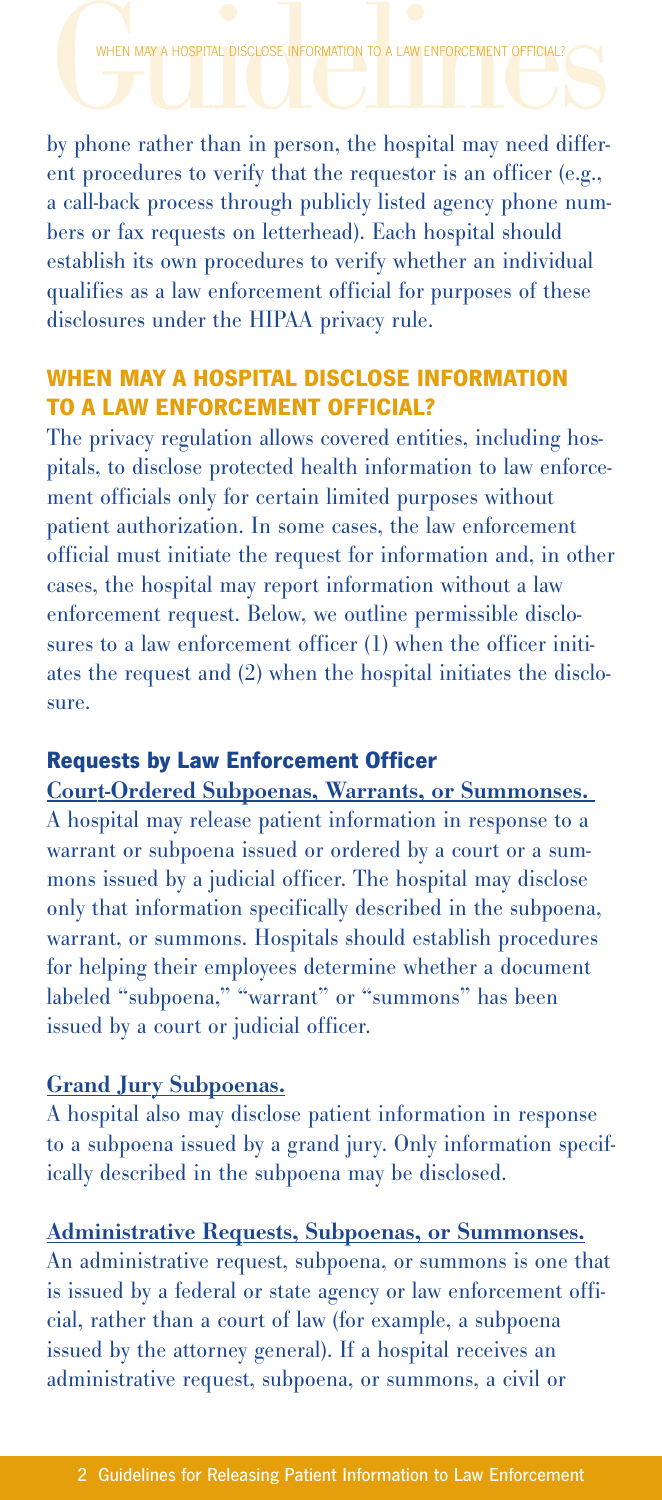WHEN MAY A HOSPITAL DISCLOSE INFORMATION TO A LAW ENFORCEMENT OFFICIAL?<br>
authorized investigative demand, or other similar process authorized by law, patient information may be disclosed only if each of the following requirements in this "three-part test" are met:

Relevance. The information requested must be relevant and material to a legitimate law enforcement inquiry;

Specificity. The request must be specific and limited in scope to the extent possible in light of the law enforcement purpose for which the information is requested;

Identifiable Information Necessary. De-identified information could not reasonably be used.

The privacy rule says that a hospital may rely on statements in the administrative request, subpoena, or summons or other document in deciding that this three-part test is satisfied. However, a hospital is not required to rely on any document, and should not release the information if the hospital believes the three-part test is not met. Each hospital should develop its own procedures for handling these requests and ensuring the three-part test is met.

Disclosures for Identification and Location Purposes.

In response to a request by a law enforcement official, a hospital may release certain limited information to the official for purposes of identification and location of a suspect, fugitive, material witness, or missing person. A hospital may disclose only the following information:

- Name and address;
- Date and place of birth;
- Social security number;
- ABO blood type and rh factor;
- Type of injury;
- Date and time of treatment;
- Date and time of death, if applicable; and
- A description of any distinguishing physical characteristics (e.g., height, weight, gender, race, hair and eye color and presence or absence of facial hair, scars, and tattoos).

In responding to a request to help locate or identify a person,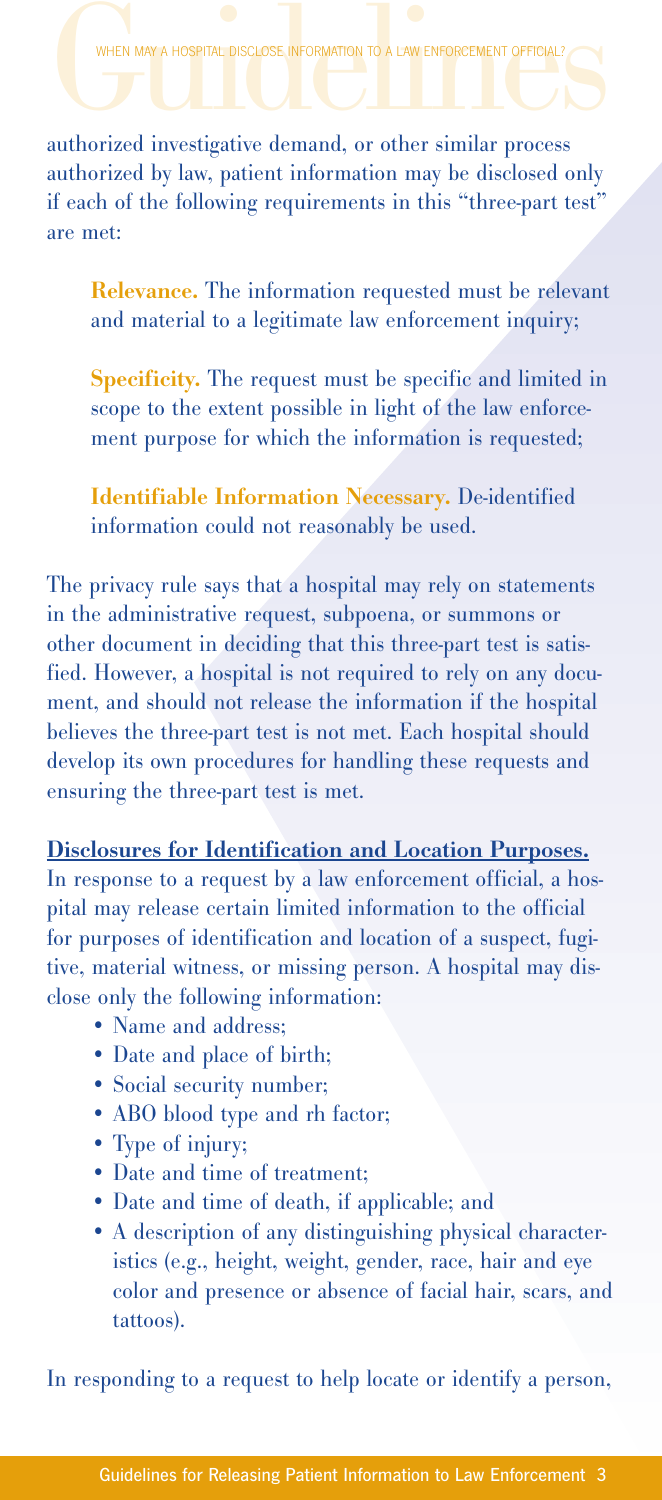WHEN MAY A HOSPITAL DISCLOSE INFORMATION TO A LAW ENFORC

WHEN MAY A HOSPITAL DISCLOSE INFORMATION TO A LAW ENFORCEMENT OFFICIAL?<br>
a hospital may not disclose any information related to the individual's DNA, DNA analysis, dental records, or typing, samples, or analysis of body fluids or tissues.

#### Victims of a Crime.

In response to a request by a law enforcement official, a hospital may disclose information to the official about a patient who may have been the victim of a crime, if the patient agrees to the disclosure. Such agreement may be oral, but should be documented.

If the patient is incapacitated or some other emergency circumstance prevents the hospital from obtaining the individual's agreement, the hospital may disclose information to the law enforcement official only if all of the following requirements are met:

Not to be Used Against Victim. The law enforcement official represents that such information is needed to determine whether a violation of law by a person other than the victim occurred and such information is not intended to be used against the victim;

Necessary for Immediate Enforcement Activity. The law enforcement official represents that immediate law enforcement activity depends upon the disclosure of information and such law enforcement activity would be materially and adversely affected by waiting until the individual is able to agree to the release of information; and

Best Interests of Individual. The hospital, in its exercise of professional judgment, believes that the release of information to the law enforcement official is in the best interests of the individual.

#### Custodial Situations.

A hospital may disclose to a correctional institution or a law enforcement official having lawful custody of an inmate or other individual information about such inmate or individual if the institution or official represents that such information is necessary for any of the following: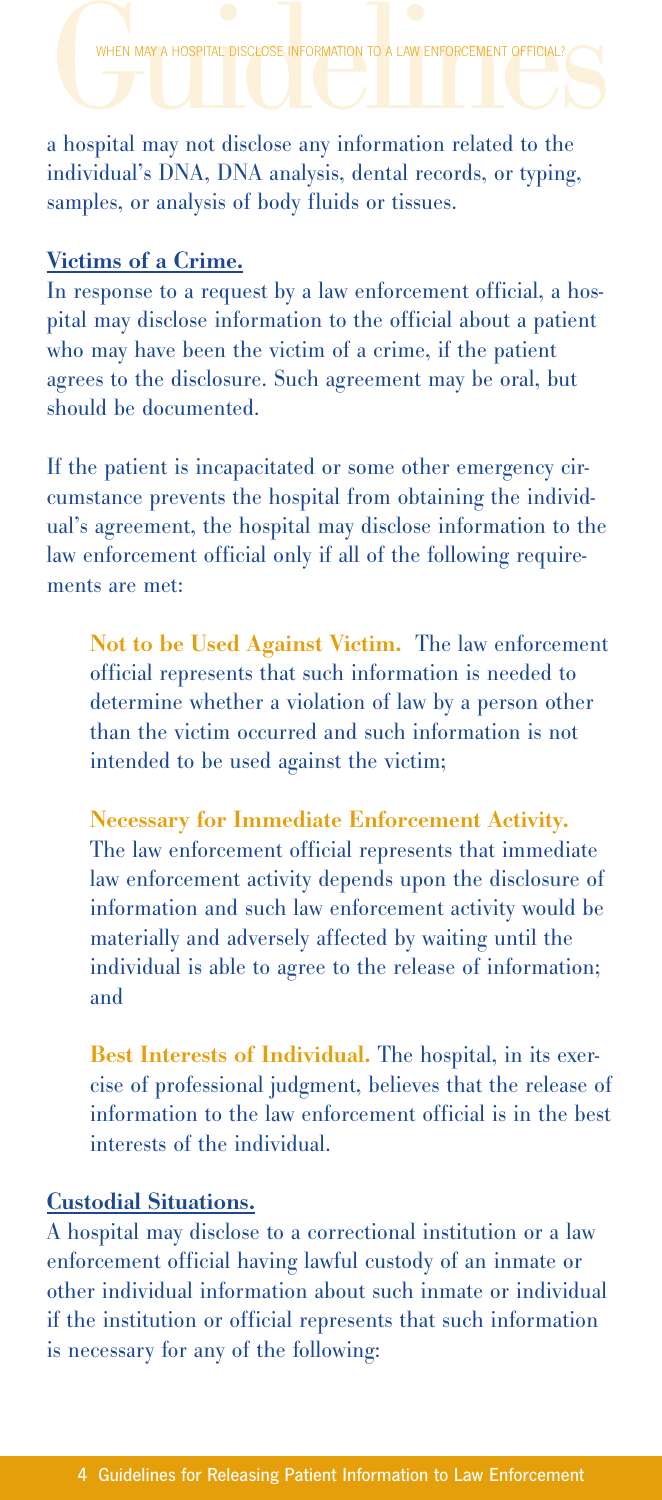# WHEN MAY A HOSPITAL DISCLOSE INFORMATION TO A LAW ENFORCEMENT OFFICIAL?<br>The provision of health care to such individual;

The health and safety of such individual, other inmates, officers, employees or others at the institution or involved in transport of the individual;

Law enforcement purposes on the premises of the correctional institution; or

The administration and maintenance of the safety, security, and good order of the correctional institution.

#### **Hospital Initiated Disclosures**

#### Reporting Required by Law.

The HIPAA privacy rule permits hospitals to make disclosures of patient information for reporting purposes that are required by law. For example, if state law requires the reporting of certain types of wounds or other physical injuries, a hospital may disclose such information to the extent consistent with those laws.

#### Death Caused by Criminal Conduct.

A hospital may alert law enforcement about the death of an individual if the hospital suspects that the death may have been caused by criminal conduct. In this context, the hospital may disclose information about the individual who died.

#### Criminal Conduct on Hospital Premises.

If a hospital believes in good faith that criminal conduct occurred on its premises, the hospital may disclose to a law enforcement official information related to such suspected criminal conduct.

#### Criminal Conduct Off-Site.

If a hospital is providing emergency health care services at a location other than on the hospital's premises, the hospital may disclose information as necessary to alert a law enforcement official to any or all of the following:

The commission and nature of a crime;

The **location** of such crime or of the victim(s) of such crime;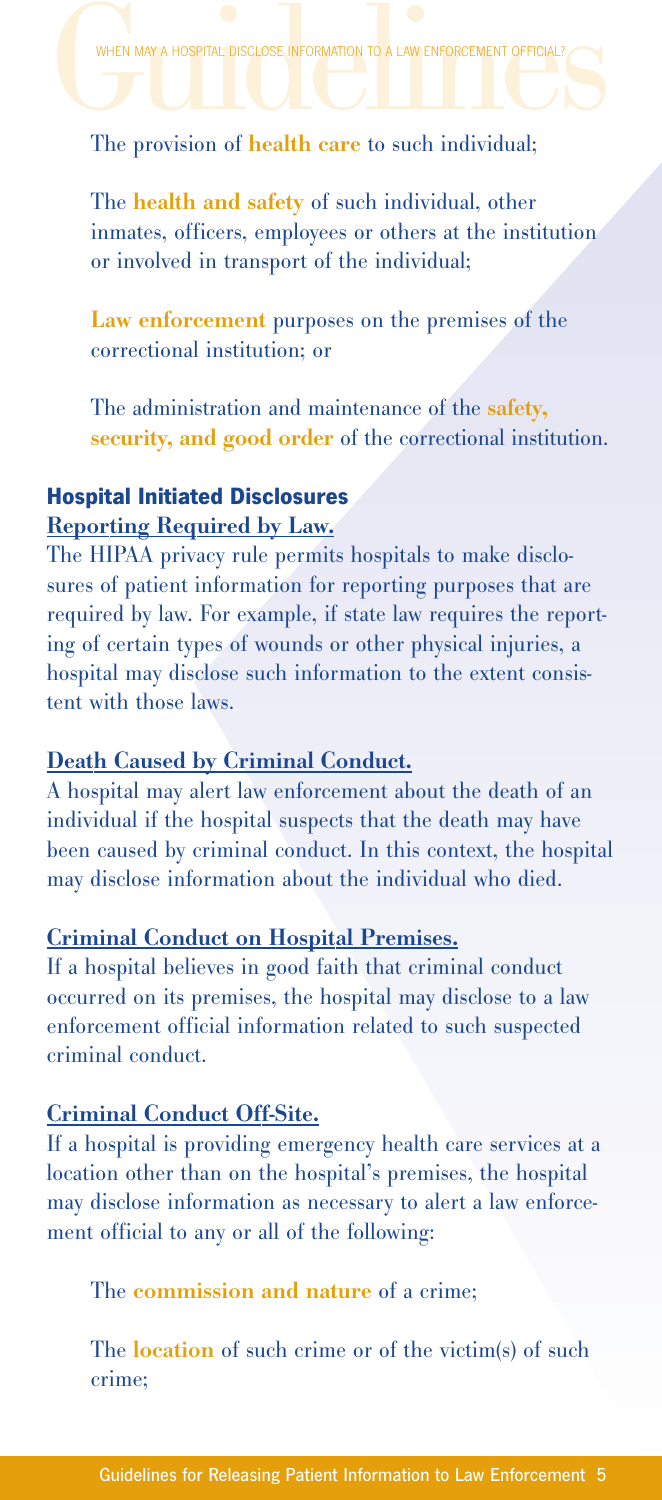perpetrator of such crime.

If the hospital believes the crime is the result of abuse, neglect, or domestic violence, it is subject to other disclosure requirements under HIPAA and state laws.

#### To Avert a Serious Threat to Health or Safety.

A hospital may disclose patient information to law enforcement authorities if the hospital believes, in good faith, that the disclosure is necessary for identification or apprehension of an individual. The hospital's good faith belief may be based on one of the following:

If it appears from all circumstances that the individual escaped from a correctional institution or from lawful custody; or

If an individual makes a statement admitting participation in a violent crime that the hospital reasonably believes may have caused serious physical harm to the victim. In this case, the hospital may release only the individual's statement and those items of information that may be disclosed when assisting in the identification and location of a person, as discussed above.

A hospital may not disclose patient information to avert a serious threat to health or safety if the information was obtained in the course of treatment to affect the propensity to commit criminal conduct; counseling or therapy; or through the individual's request for such treatment, counseling or therapy.

#### **IS A HOSPITAL REQUIRED TO DISCLOSE INFORMATION TO A LAW ENFORCEMENT OFFICIAL?**

No. Under the HIPAA privacy rule, these are disclosures that a hospital may make to a law enforcement official without obtaining patient authorization. A hospital is not required under HIPAA to make these disclosures. The hospital will need to have procedures for determining whether other laws – whether state, local or federal – may require disclosure to the law enforcement official under the specific circumstances presented by the request.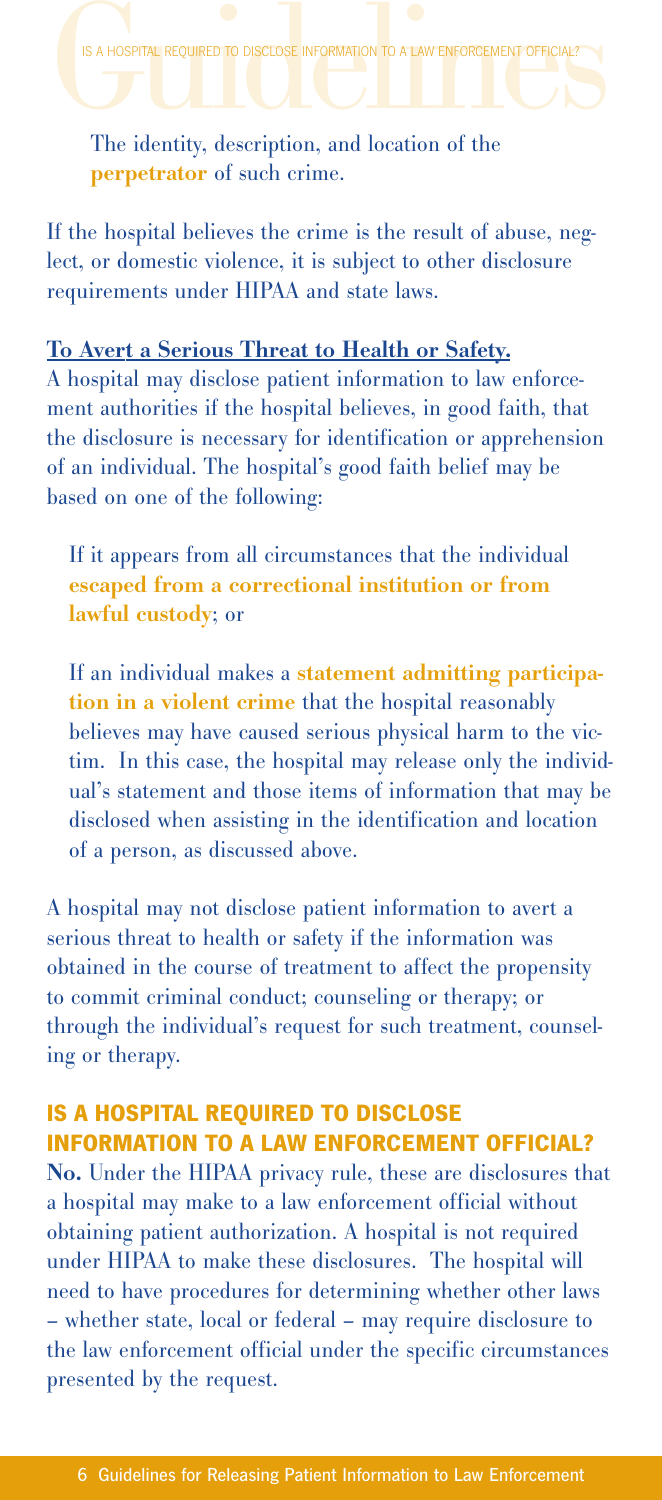WHAT IF A LAW ENFORCEMENT OFFICIAL CALLS AND ASKS FOR AN UPDATE ON A PATIENT'S CONDITION?<br> **DOES A HOSPITAL NEED TO DOCUMENT** 

### **DISCLOSURES TO LAW ENFORCEMENT?**

Yes. Disclosures to law enforcement are subject to the accounting of disclosures requirement under the HIPAA privacy rule. Therefore, if a hospital makes a disclosure of patient information to a law enforcement official for one of the purposes set forth above without patient authorization, the hospital should comply with its policies and procedures regarding documenting such disclosures. In addition, because many law enforcement disclosures require that certain conditions must be met prior to disclosure, it is a good idea also to document for each disclosure the information supporting the decision that the necessary requirements were met.

#### **WHAT IF A LAW ENFORCEMENT OFFICIAL CALLS AND ASKS FOR AN UPDATE ON A PATIENT'S CONDITION?**

All phone requests for information regarding a patient's condition or location in the hospital are subject to different requirements. Please refer to the Guidelines for Releasing Information on the Condition of Patients for information about such disclosures.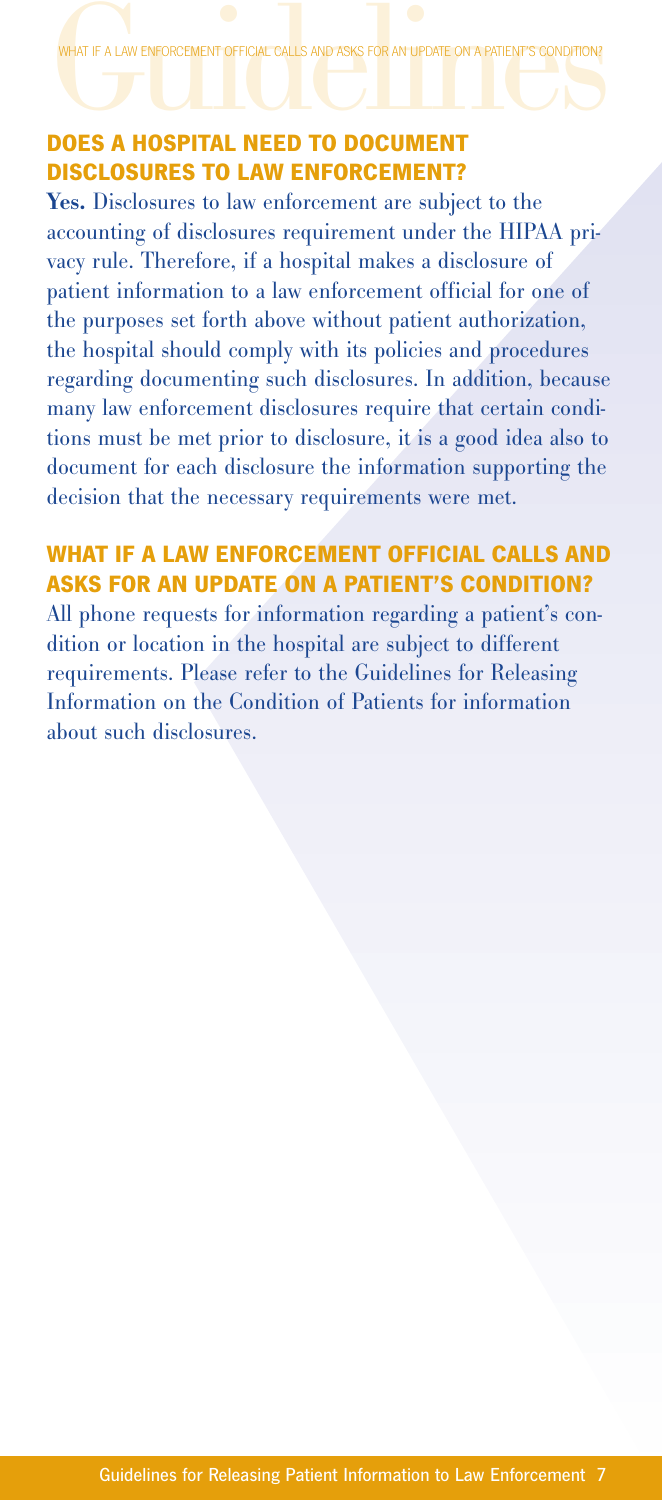## Guidelines



The American Hospital Association (AHA) is the national organization that represents and serves all types of hospitals, health care networks, and their patients, and communities. Close to 5,000 hospitals, health care systems, networks, other providers of care and 37,000 individual members come together to form the AHA.

Through our representation and advocacy activities, AHA ensures that members' perspectives and needs are heard and addressed in national health policy development, legislative and regulatory debates, and judicial matters. Our advocacy efforts include the legislative and executive branches and include the legislative and regulatory arenas.

Founded in 1898, the AHA provides education for health care leaders and is a source of information on health care issues and trends.



The National Association of Police Organizations (NAPO) is a coalition of police unions and associations from across the United States that serves to advance the interests of America's law enforcement through legislative and legal advocacy, political action, and education. Founded in 1978, NAPO now represents more than 2,000 police unions and associations, 236,000 sworn law enforcement officers, 11,000 retired officers and more than 100,000 citizens who share a common dedication to fair and effective crime control and law enforcement.